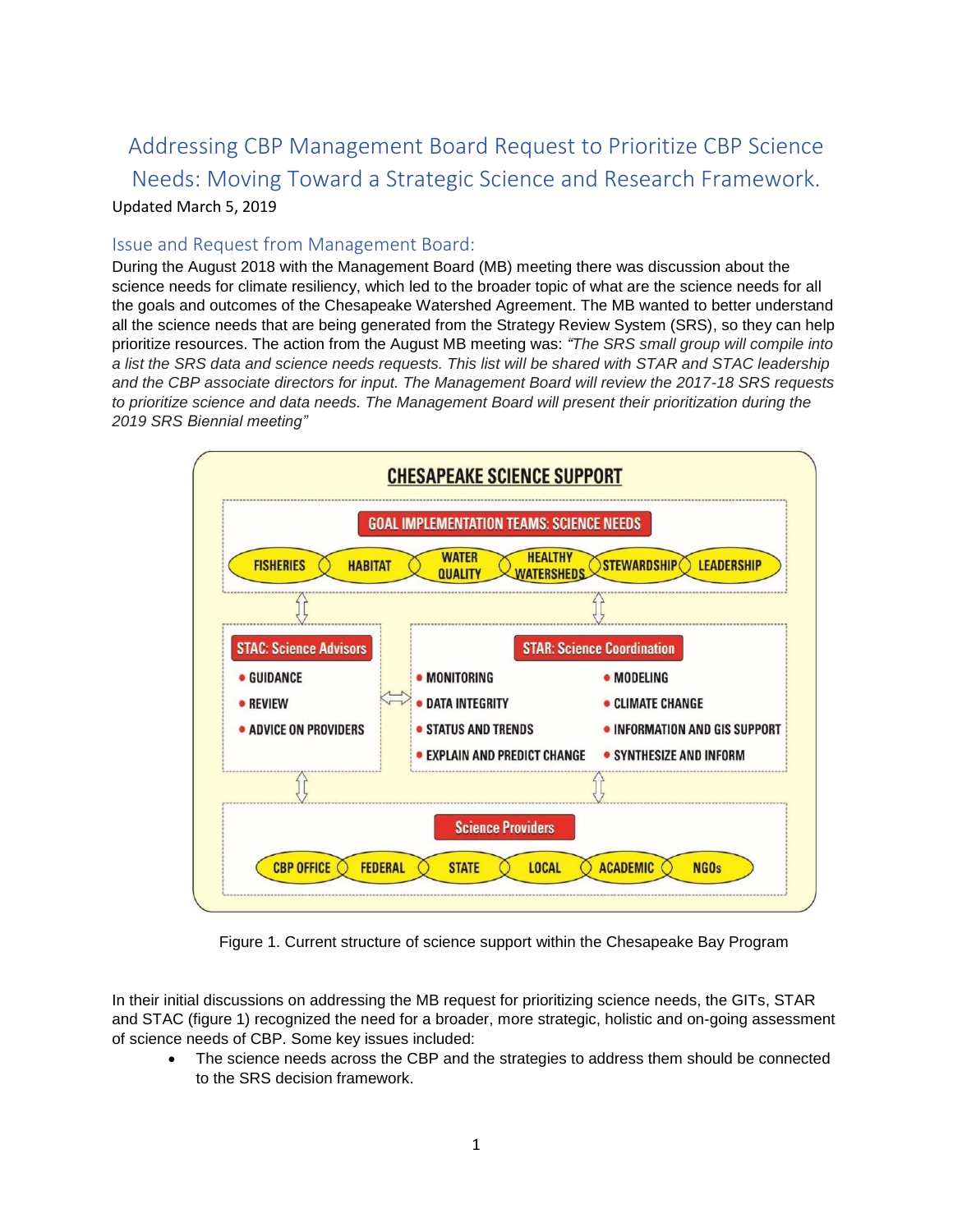- Needs should be assessed strategically and updated as CBP outcomes are reviewed by the MB every two years.
- Long-term fundamental science and research needs should be assessed in conjunction with the operational short-term needs associated with the outcomes and goals of the Program. Short-term needs tend to be on the operational side of GIT work plans and included development of indicators, analysis of existing information, GIS support, applications of models. Longer-term needs often relate to filling fundamental gaps in knowledge and understanding, and include monitoring of trends, development of new models, and research to better understand complex issues.
- There are opportunities to better engage the science providers who can address these needs, especially fundamental gaps in research, monitoring, and modeling.

## Recommended approach – develop a Strategic Science and Research Framework:

The GITs, STAR and STAC have worked together to develop an approach to address the MB request that will identify, and help prioritize, both short- and longer-term science needs. The approach will result in a Strategic Science and Research Framework that will be an on-going, repeatable process that supports the SRS decision framework. The results will be used to help focus existing science resources, and leverage the research enterprise, to more effectively provide science to advance Chesapeake restoration and conservation efforts and decision making. To develop the science and research framework and to address the immediate concerns of the MB, the following steps are proposed:

- Update understanding of currently identified science needs: Combine science needs from these efforts: (1) science items identified for each CBP outcome through the decision framework used in the SRS process, (2) GIT input on science needs that have been given to STAR, and (3) previous recommendations from STAC workshops that address operational and fundamental research needs.
- Conduct a resource assessment: Inventory how needs are currently being addressed by different science providers. The inventory will include looking at resources provided directly by the CBP and additional efforts by federal, state, and academic partners. The CBP funded efforts include support from the modeling, monitoring, and GIS teams, GIT grants, and cooperative agreements with states, federal agencies, and academic institutions. Additional efforts include agencies or academic institutions that directly fund Bay-related research and monitoring efforts.
- Prioritize GIT science needs that require more resources: The GITs will identify, and provide relative priorities, of operational and fundamental science needs that require additional resources. Operational needs examples are development of indicators, GIS support, data gathering, and analysis of existing information. Examples of fundamental needs might include advances in monitoring and research to address an outcome.
- Further identify and incorporate long-term fundamental research needs: In addition to the GIT needs, there are additional fundamental science needs that need to be brought forward. Examples include advances in monitoring and research to address a variety of knowledge gaps with implications for Bay management (e.g., predicting human behavior and incorporating characterized uncertainty/risk toward making more robust decisions). STAC will continue its effort to identify critical science needs and potential emerging issues through its various proactive and reactive efforts (e.g., workshops, reviews, and whitepapers).
- Develop a Strategic Science and Research Framework that supports the SRS process. The framework would provide a strategic approach to:
	- $\circ$  Continue to update the operational and fundamental science needs identified for CBP outcomes through the SRS process, and their quarterly reviews.
	- $\circ$  Assess existing efforts by science providers to address the existing and new needs
	- o Identify, and prioritize knowledge gaps that need to be addressed.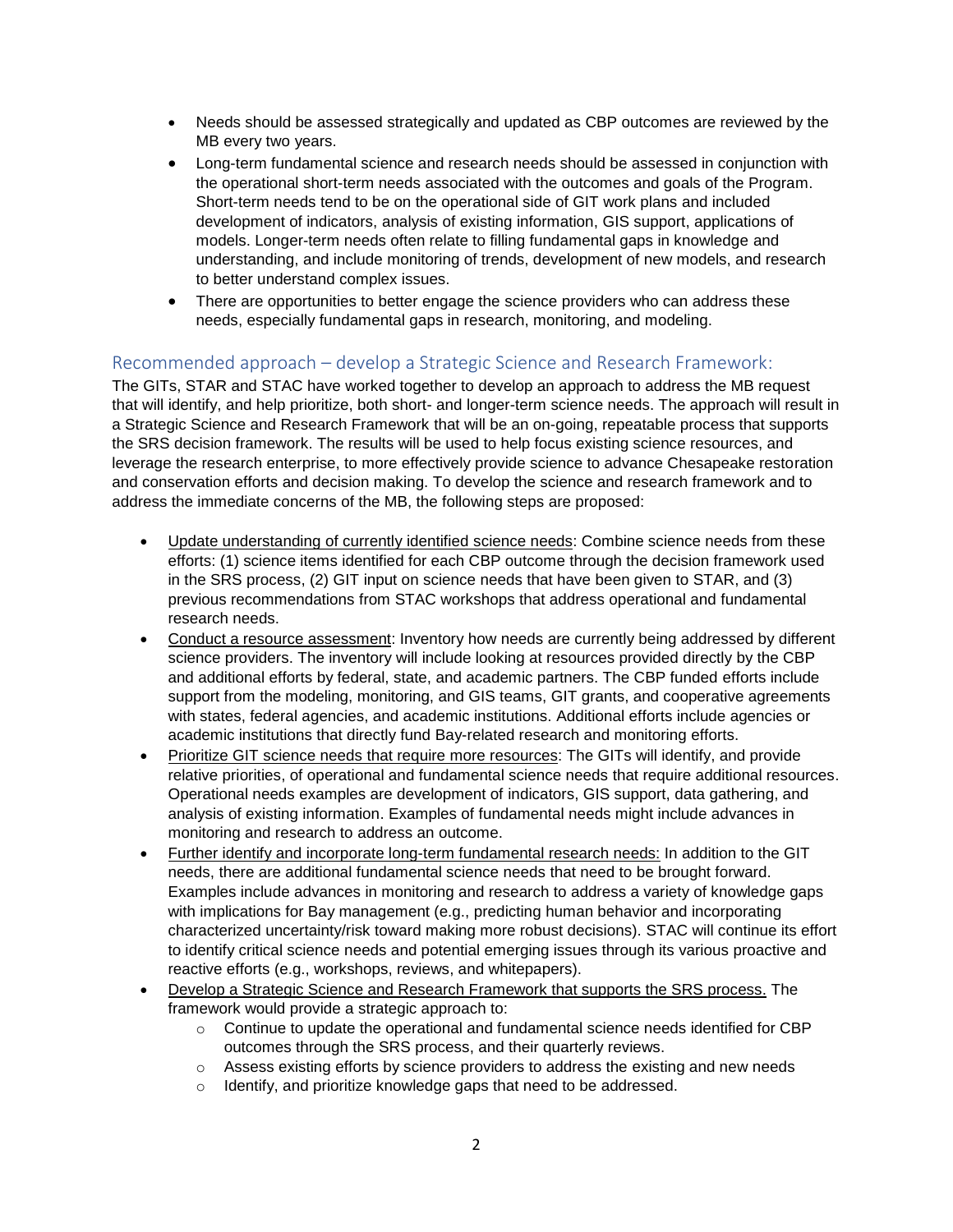- $\circ$  Recommend approaches for CBP and partner resources to address operational and fundamental science needs and knowledge gaps. The recommendations would be considered by the MB and CBP partnership for evolving the necessary resources (CBP teams, grants, contracts) and identifying opportunities for other potential science providers to align efforts or explore other funding to address the gaps.
- $\circ$  The results from the framework would be updated for each SRS biennial meeting.

## Applying the Recommendations of the Strategic Science and Research Framework.

The recommendations from the Strategic Science and Research Framework can be used for multiple purposes by the CBP and its partners:

**Management Board and the agencies they represent**: MB can suggest how the collective resources of CBP (grants, contracts by EPA) for monitoring and modeling should evolve. Agencies represented on the MB can identify their own resources to address science priorities (since many agencies have technical capabilities).

**Goal Implementation Teams and Workgroups**: Members can identify how the agencies they represent can evolve efforts to address science priorities of the GIT team or its workgroups. GITs can use the science priorities to identify topics for Goal Team RFPs.

**CBP Office**: Evolve EPA grants and contracts to address science needs. Evolve focus of CBPO modeling, monitoring, and GIS teams.

**STAR:** Update activities of STAR and its workgroups to address operational and fundamental science priorities to support Goal Teams. Help evolve directions for Citizens Monitoring Cooperative.

**STAC:** Inform STAC's focus for proactive and reactive efforts (e.g., workshops, reviews, and whitepapers). Individual members (or their institutions) can consider evolving their research directions or bring forward current findings to inform management decisions.

**Science Providers:** Current science providers can evolve their work to match CBP needs. Additional science providers can be identified based on their knowledge or experience with identified needs.

### Current Team Members:

As requested by the MB, a team has been created to carry out the process. The team includes members from STAR, STAC, and the Goal Teams. During each monthly STAR meeting, the team will engage the user community on moving the process forward. The team includes:

**STAR:** Scott Phillips (STAR Co-chair); Emily Trentacoste (STAR Co-Coordinator), Cuiyin Wi and Breck Sullivan (STAR staffers); Gary Shenk (CBP Modeling team), Peter Tango (CBP monitoring team).

**STAC:** Bill Ball - [ballw@chesapeake.org,](mailto:ballw@chesapeake.org) Mark Monaco - [mark.monaco@noaa.gov,](mailto:mark.monaco@noaa.gov) Tom Ihde - [Thomas.Ihde@morgan.edu,](mailto:Thomas.Ihde@morgan.edu) Carl Hershner - [carl@vims.edu,](mailto:carl@vims.edu) Kirk Havens - [kirk@vims.edu,](mailto:kirk@vims.edu) Kurt Stephenson - [kurts@vt.edu](mailto:kurts@vt.edu)

**Goal Teams**: Coordinators/staffers from each GIT.

**SRS team**: Kristin Saunders (Cross Program Coordinator and SRS representative) and Laurel Abowd (MB Staffer)